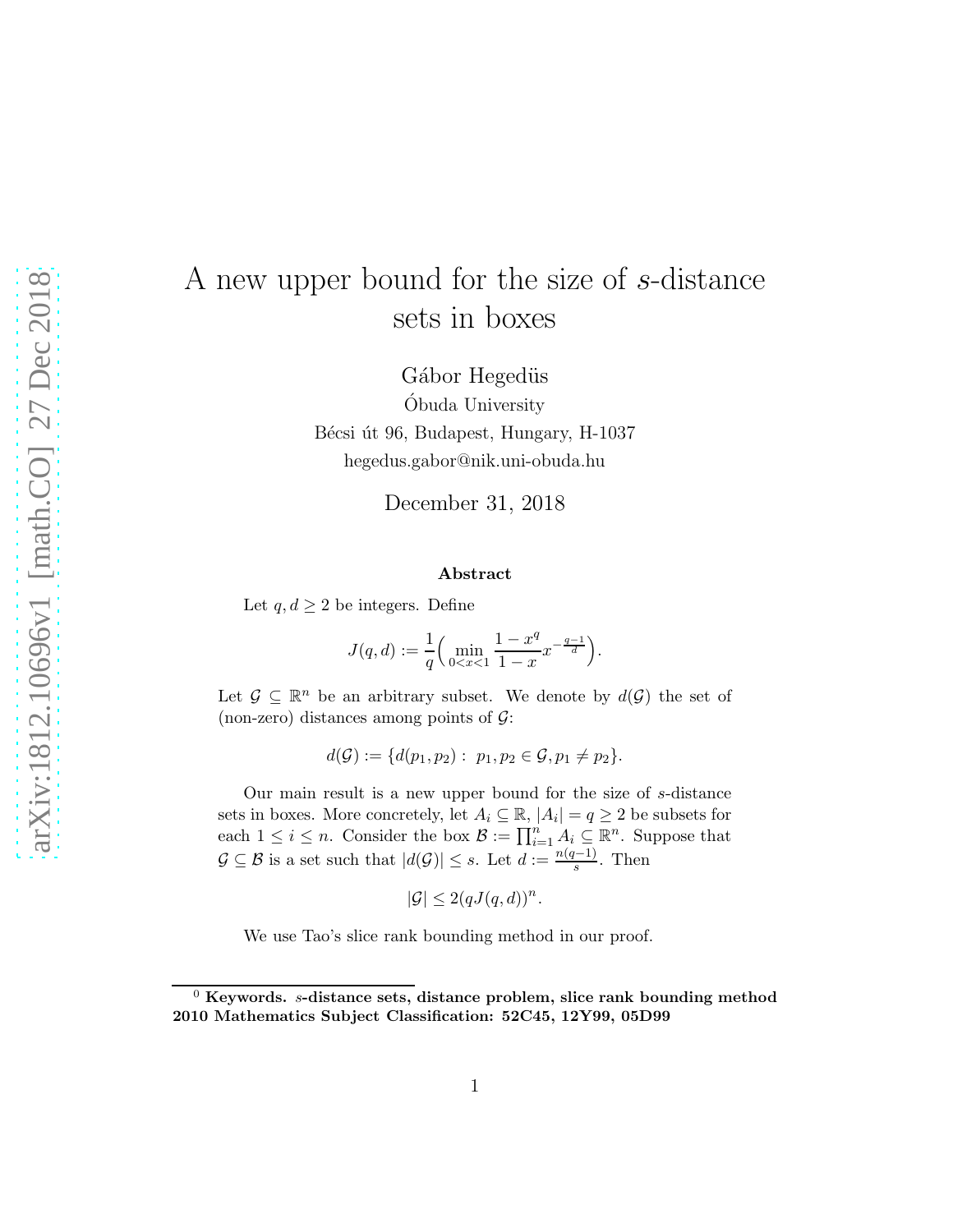## 1 Introduction

In this manuscript we give upper bounds for s-distance sets in the direct product of finite set of points in the Euclidean space. Two independent research directions motivated our results.

Our first motivation comes from the following question of Erdős: Given n points in the plane, what is the smallest number of distinct distances they can determine?

Erdős proved in [\[8\]](#page-6-0) the following result.

**Theorem 1.1** *The minimum number of*  $f(n)$  *of distances determined by n points of the plane satisfies the inequalities*

$$
(n - \frac{3}{4})^{1/2} - \frac{1}{2} \le f(n) \le \frac{cn}{(\log n)^{1/2}}.
$$

Erdős conjectured that the square grid is essentially the extremal example, consequently the upper bound for the function  $f(n)$  is sharp.

Our second motivation comes from the investigation of different types of s-distance sets in the d-dimensional Euclidean space.

First we introduce some notation. Let  $\mathbb{R}^d$  denote the *d*-dimensional Euclidean space. Let  $\mathcal{G} \subseteq \mathbb{R}^n$  be an arbitrary set. We denote by  $d(\mathcal{G})$  the set of (non-zero) distances among points of  $\mathcal{G}$ :

$$
d(\mathcal{G}) := \{d(\mathbf{p}_1, \mathbf{p}_2): \ \mathbf{p}_1, \mathbf{p}_2 \in \mathcal{G}, \mathbf{p}_1 \neq \mathbf{p}_2\}.
$$

Let  $(\mathbf{x}, \mathbf{y})$  stand for the standard scalar product. Let  $\mathcal{G} \subseteq \mathbb{R}^n$  be an arbitrary set. We denote by  $s(\mathcal{G})$  the set of scalar products between the dintinct points of  $\mathcal{G}$ .

$$
s(\mathcal{G}):=\{(\mathbf{p}_1, \mathbf{p}_2): \ \mathbf{p}_1, \mathbf{p}_2\in \mathcal{G}, \mathbf{p}_1\neq \mathbf{p}_2\}.
$$

Bannai, Bannai and Stanton proved the following result in [\[1\]](#page-6-1) Theorem 1.

**Theorem 1.2** *Suppose that*  $\mathcal{F} \subseteq \mathbb{R}^n$  *is a set and that*  $|d(\mathcal{F})| \leq s$ *. Then* 

$$
|\mathcal{F}| \leq {n+s \choose s}.
$$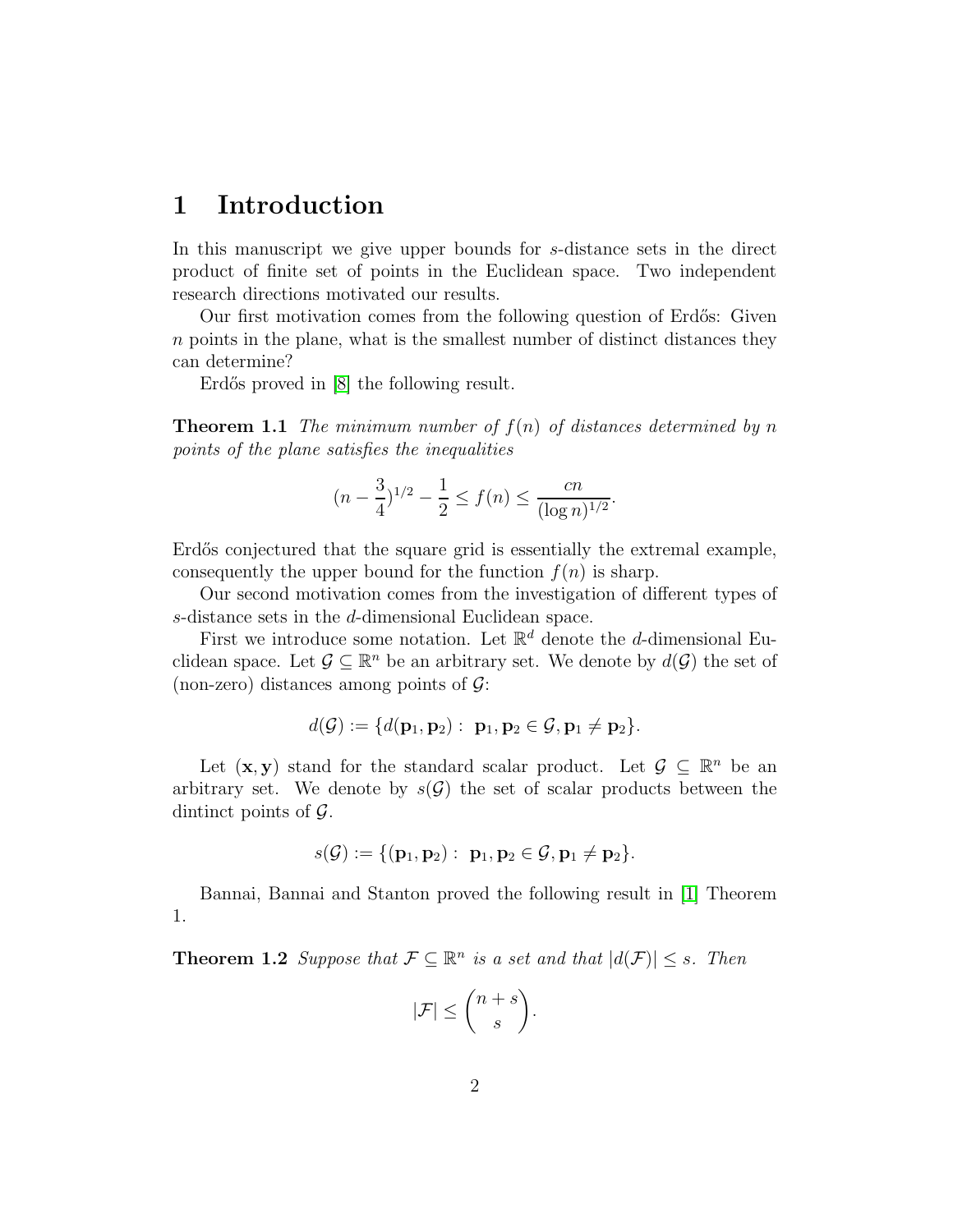Delsarte, Goethals and Seidel investigated the spherical s-distance sets. They proved the following Theorem in [\[7\]](#page-6-2).

**Theorem 1.3** *Suppose that*  $\mathcal{F} \subseteq \mathbb{S}^{n-1}$  *is a set and that*  $|d(\mathcal{F})| \leq s$ *. Then* 

<span id="page-2-0"></span>
$$
|\mathcal{F}| \le {n+s-1 \choose s} + {n+s-2 \choose s-1}.
$$

We state here our main results.

**Theorem 1.4** *Let*  $A_i \subseteq \mathbb{R}$ *,*  $|A_i| = q \geq 2$  *for each*  $1 \leq i \leq n$ *. Consider the*  $\mathit{box } \mathcal{B} := \prod_{i=1}^n A_i \subseteq \mathbb{R}^n$ *. Suppose that*  $\mathcal{F} \subseteq \mathcal{B}$  *is a set such that*  $|d(\mathcal{F})| \leq s$ *. Then*

$$
|P| \le 2 \cdot |\{x_1^{\alpha_1} \cdot \ldots \cdot x_n^{\alpha_n} : 0 \le \alpha_i \le q-1 \text{ for each } i, \sum_i \alpha_i \le s\}|.
$$

We use Tao's slice rank bounding method in our proof (see the blog [\[11\]](#page-6-3)). Tao developed this method as a proof technique to prove Ellenberg and Gijswijt's breakthrough about the upper bounds for the size of subsets A in  $(\mathbb{Z}_p)^n$  without three-term arithmetic progressions (see [\[9\]](#page-6-4)).

Let  $t, d \geq 2$  be integers. Define

$$
J(t, d) := \frac{1}{t} \left( \min_{0 < x < 1} \frac{1 - x^t}{1 - x} x^{-\frac{t - 1}{d}} \right).
$$

Define  $J(q) := J(q, 3)$  for each  $q > 1$ .

This  $J(q)$  constant appeared in the proof of the Ellenberg and Gijswijt's bound for the size of three-term progression-free sets (see [\[9\]](#page-6-4)). It was proved in [\[2\]](#page-6-5) Proposition 4.12 that  $J(q)$  is a decreasing function of q and

$$
\lim_{q \to \infty} J(q) = \inf_{z > 3} \frac{z - z^{-2}}{3 \log(z)} = 0.8414 \dots
$$

We can verify easily that  $J(3) = 0.9184$ , consequently  $J(q)$  lies in the range

$$
0.8414 \leq J(q) \leq 0.9184
$$

for each  $q \geq 3$ . The following Corollary gives a more concrete upper bound for the size of s-distance sets in boxes.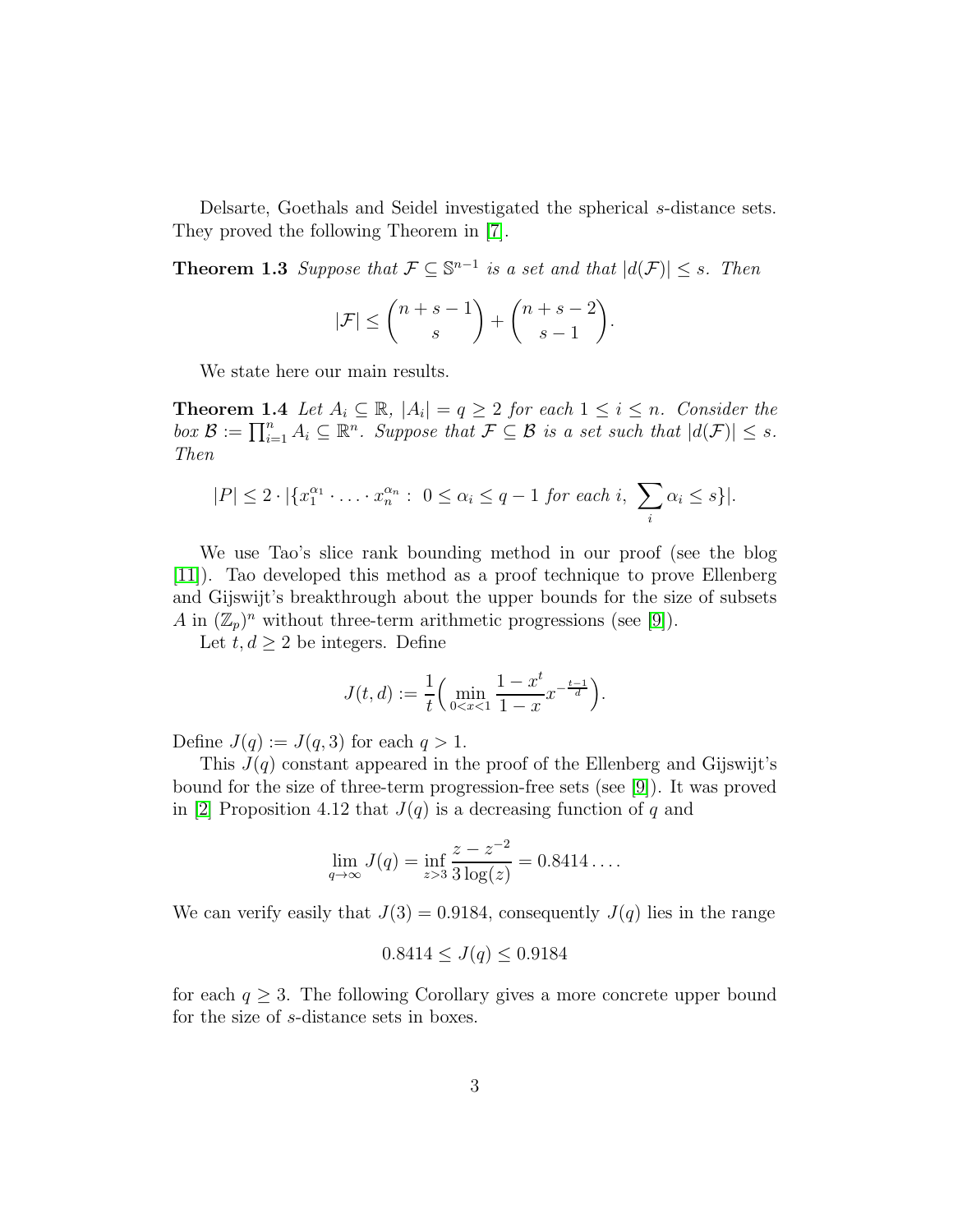**Corollary 1.5** *Let*  $A_i \subseteq \mathbb{R}$ *,*  $|A_i| = q \geq 2$  *for each*  $1 \leq i \leq n$ *. Consider the box*  $\mathcal{B} := \prod_{i=1}^n A_i \subseteq \mathbb{R}^n$ *. Suppose that*  $\mathcal{F} \subseteq \mathcal{B}$  *is a set such that*  $|d(\mathcal{F})| \leq s$ *.* Let  $d := \frac{n(q-1)}{s}$ s *. Then*

$$
|\mathcal{F}| \le 2(qJ(q,d))^n.
$$

Deza and Frankl proved the following statement in [\[6\]](#page-6-6) Theorem 4.

**Theorem 1.6** *Suppose that*  $\mathcal{F} \subseteq \mathbb{R}^n$  *is an arbitrary set such that*  $|s(\mathcal{F})| \leq s$ *. Then*

$$
|\mathcal{F}| \leq {n+s \choose s}.
$$

It is easy to prove the following result using a slight modification of Tao's slice rank bounding method.

**Theorem 1.7** *Let*  $A_i \subseteq \mathbb{R}$ *,*  $|A_i| = q \geq 2$  *for each*  $1 \leq i \leq n$ *. Consider the box*  $\mathcal{B} := \prod_{i=1}^n A_i \subseteq \mathbb{R}^n$ *. Suppose that*  $\mathcal{F} \subseteq \mathcal{B}$  *is an arbitrary set which satisfies the following properties:*

- *(i)*  $(f, f) \notin s(\mathcal{F})$  *for each*  $f \in \mathcal{F}$ ;
- $(iii)$   $|s(\mathcal{F})| \leq s$ .

*Then*

$$
|\mathcal{F}| \leq |\{x_1^{\alpha_1} \cdot \ldots \cdot x_n^{\alpha_n} : 0 \leq \alpha_i \leq q-1 \text{ for each } i, \sum_i \alpha_i \leq s\}|.
$$

In Section 2 we present our proofs.

#### 2 Proofs

The following simple statement was proved in [\[5\]](#page-6-7) Lemma 1.

**Proposition 2.1** *Suppose that*  $n \geq 1$  *and*  $d \geq 0$  *are integers,* P *is a multilinear polynomial in* n *variables of total degree at most* d *over a field* F*, and*  $\mathcal{F} \subseteq \mathbb{F}^n$  is a subset with

<span id="page-3-0"></span>
$$
|\mathcal{F}| > 2 \sum_{i=0}^{d/2} \binom{n}{i}.
$$

*If*  $P(\mathbf{a} - \mathbf{b}) = 0$  *for all*  $\mathbf{a}, \mathbf{b} \in \mathcal{F}$ ,  $\mathbf{a} \neq \mathbf{b}$ , *then*  $P(\mathbf{0}) = 0$ *.*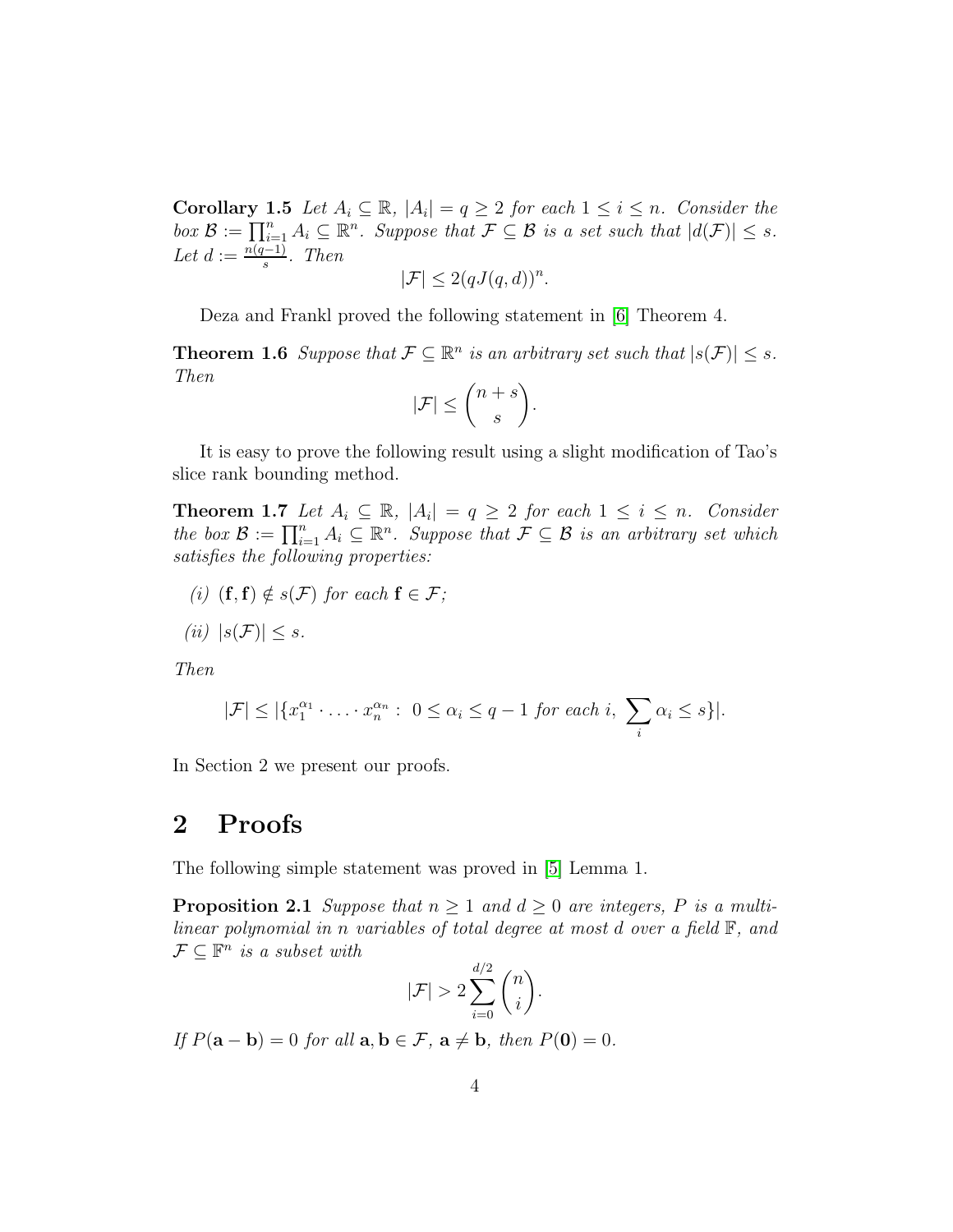Tao's slice rank bounding method (see the blog [\[11\]](#page-6-3) and an other proof in [\[2\]](#page-6-5) Section 4) gives easily the following generalization of Proposition [2.1,](#page-3-0) which is a special case of [\[10\]](#page-6-8) Corollary 1.3.

<span id="page-4-0"></span>**Theorem 2.2** *Let*  $\mathbb{F}$  *be an arbitrary field. Let*  $A_i \subseteq \mathbb{F}$  *be fixed subsets such that*  $|A_1| = \ldots = |A_n| = t > 0$ . Let  $\mathcal{F} \subseteq \prod_{i=1}^n A_i$  *be a finite subset. Suppose that there exists a polynomial*

$$
P(x_1,\ldots,x_n,y_1,\ldots,y_n,\mathbf{)}\in\mathbb{F}[x_1,\ldots,x_n,y_1,\ldots,y_n]
$$

*satisfying the following conditions:*

- *(i)*  $P(\mathbf{a}, \mathbf{a}) \neq 0$  *for each*  $\mathbf{a} \in \mathcal{F}$ *;*
- *(ii)* if  $\mathbf{a}, \mathbf{b} \in \mathcal{F}$ ,  $\mathbf{a} \neq \mathbf{b}$  are arbitrary vectors, then  $P(\mathbf{a}, \mathbf{b}) = 0$ .

*Then*

$$
|\mathcal{F}| \le 2|\{x_1^{\alpha_1} \dots x_n^{\alpha_n} : 0 \le \alpha_i \le t - 1 \text{ for each } 1 \le i \le n \text{ and}
$$

$$
\sum_{j=1}^n \alpha_j \le \frac{\deg(P)}{2}\}|.
$$
(1)

As an easy consequence, we proved the following result in [\[10\]](#page-6-8) Corollary 1.5.

**Theorem 2.3** *Let*  $\mathbb{F}$  *be an arbitrary field. Let*  $A_i \subseteq \mathbb{F}$  *be fixed subsets such that*  $|A_1| = \ldots = |A_n| = t > 0$ . Let  $\mathcal{F} \subseteq \prod_{i=1}^n A_i$  *be a finite subset. Suppose that there exists a polynomial*

$$
P(x_1,\ldots,x_n,y_1,\ldots,y_n,\mathbf{)}\in\mathbb{F}[x_1,\ldots,x_n,y_1,\ldots,y_n]
$$

*satisfying the following conditions:*

- *(i)*  $P(\mathbf{a}, \mathbf{a}) \neq 0$  *for each*  $\mathbf{a} \in \mathcal{F}$ *;*
- *(ii)* if  $\mathbf{a}, \mathbf{b} \in \mathcal{F}$ ,  $\mathbf{a} \neq \mathbf{b}$  are arbitrary vectors, then  $P(\mathbf{a}, \mathbf{b}) = 0$ .

Let  $d := \frac{2n(t-1)}{de^{(P)}}$  $\frac{dn(t-1)}{deg(P)}$ *. Then*  $|\mathcal{F}| \leq 2(tJ(t,d))^n$ .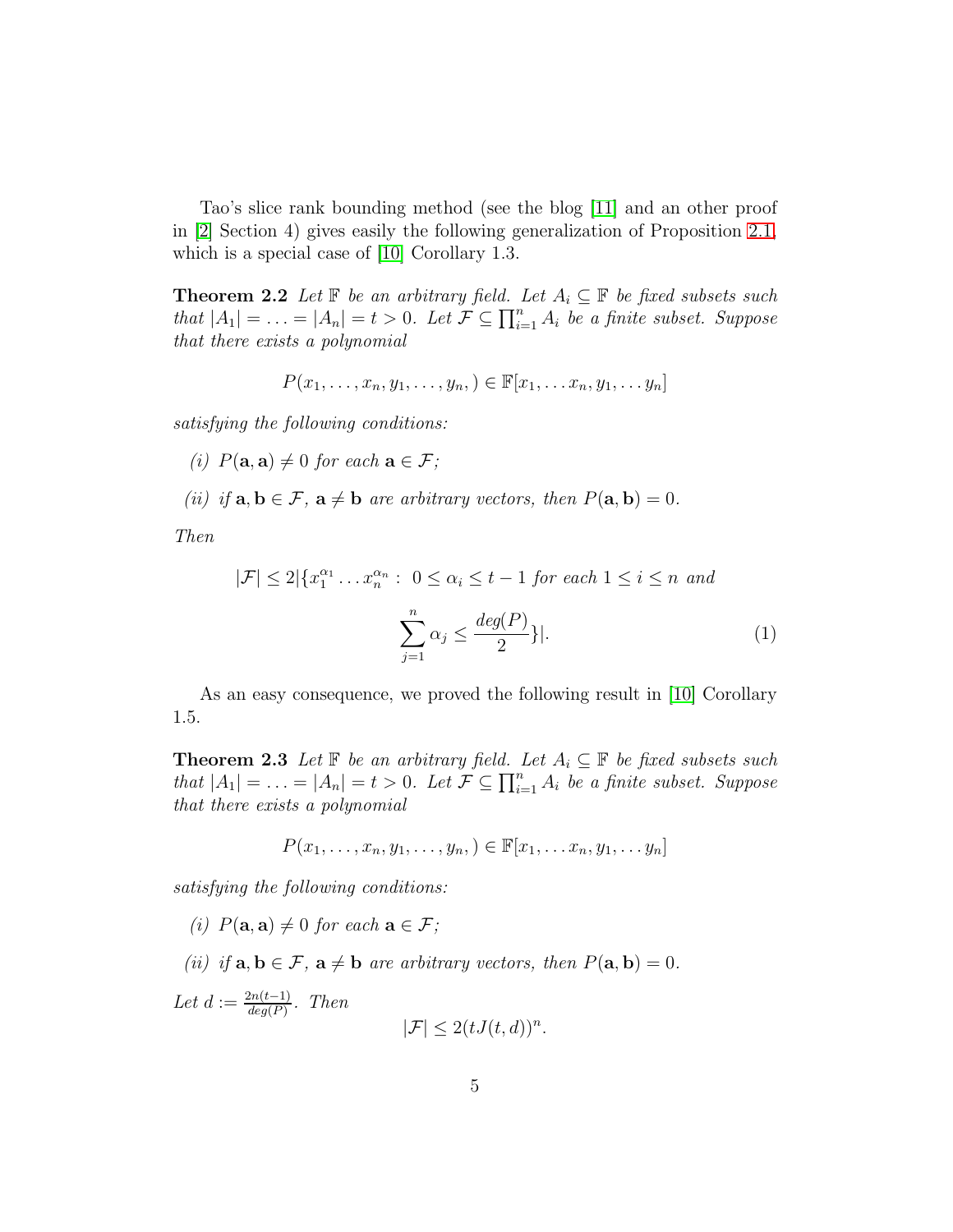#### Proof of Theorem [1.4:](#page-2-0)

Consider the set  $d(\mathcal{F}) = \{d_1, \ldots, d_s\}$ . Clearly  $d_i \neq 0$  for each i. Define the polynomial

$$
P(x_1,\ldots,x_n,y_1,\ldots,y_n):=\prod_{i=1}^s\Big(\sum_{j=1}^n(x_j-y_j)^2-d_i^2\Big)\in\mathbb{R}[x_1,\ldots,x_n,y_1,\ldots,y_n].
$$

Clearly  $deg(P) = 2s$ . Then

$$
P(\mathbf{a}, \mathbf{a}) = \prod_{i=1}^{s} (-d_i)^2 \neq 0
$$

for each  $\mathbf{a} \in \mathcal{F}$  On the other hand if  $\mathbf{a}, \mathbf{b} \in \mathcal{F}$ ,  $\mathbf{a} \neq \mathbf{b}$ , then

$$
P(\mathbf{a},\mathbf{b}) = \prod_{i=1}^{s} \left( \sum_{j=1}^{n} (a_j - b_j)^2 - d_i^2 \right) = \prod_{i=1}^{s} \left( d(\mathbf{a}, \mathbf{b})^2 - d_i^2 \right).
$$

But there exists an *i* such that  $d(\mathbf{a}, \mathbf{b}) = d_i$ , because  $d(\mathcal{F}) = \{d_1, \ldots, d_s\}$ . Hence  $d(\mathbf{a}, \mathbf{b})^2 = d_i^2$ , so  $P(\mathbf{a}, \mathbf{b}) = 0$ .

Finally we can apply Theorem [2.2](#page-4-0) with the choices  $\mathbb{F} = \mathbb{R}$  and  $t = q$ .  $\Box$ 

## 3 Concluding remarks

We conjecture that the following upper bound is sharp.

Conjecture 1 Let  $A_i \subseteq \mathbb{R}$ ,  $|A_i| = q \geq 2$  for each  $1 \leq i \leq n$ . Consider the  $\mathit{box } \mathcal{B} := \prod_{i=1}^n A_i \subseteq \mathbb{R}^n$ . Suppose that  $\mathcal{F} \subseteq \mathcal{B}$  is a set with  $|d(\mathcal{F})| \leq s$ . Then

$$
|\mathcal{F}| \leq |\{x_1^{\alpha_1} \cdot \ldots \cdot x_n^{\alpha_n} : 0 \leq \alpha_i \leq q-1 \text{ for each } i, \sum_i \alpha_i \leq s\}|.
$$

As a lower bound, we give the following construction in the case  $q = 2$ . If  $A \subseteq [n]$ , then denote by  $v_A$  the characteristic vector of A. Consider the set

$$
\mathcal{F} := \{ \mathbf{v}_A : \ A \subseteq [n], |A| = s \} \subseteq \{0,1\}^n \subseteq \mathbb{R}^n.
$$

Then F is an s-distance set with  $|\mathcal{F}| = \binom{n}{s}$  $\binom{n}{s}$ .